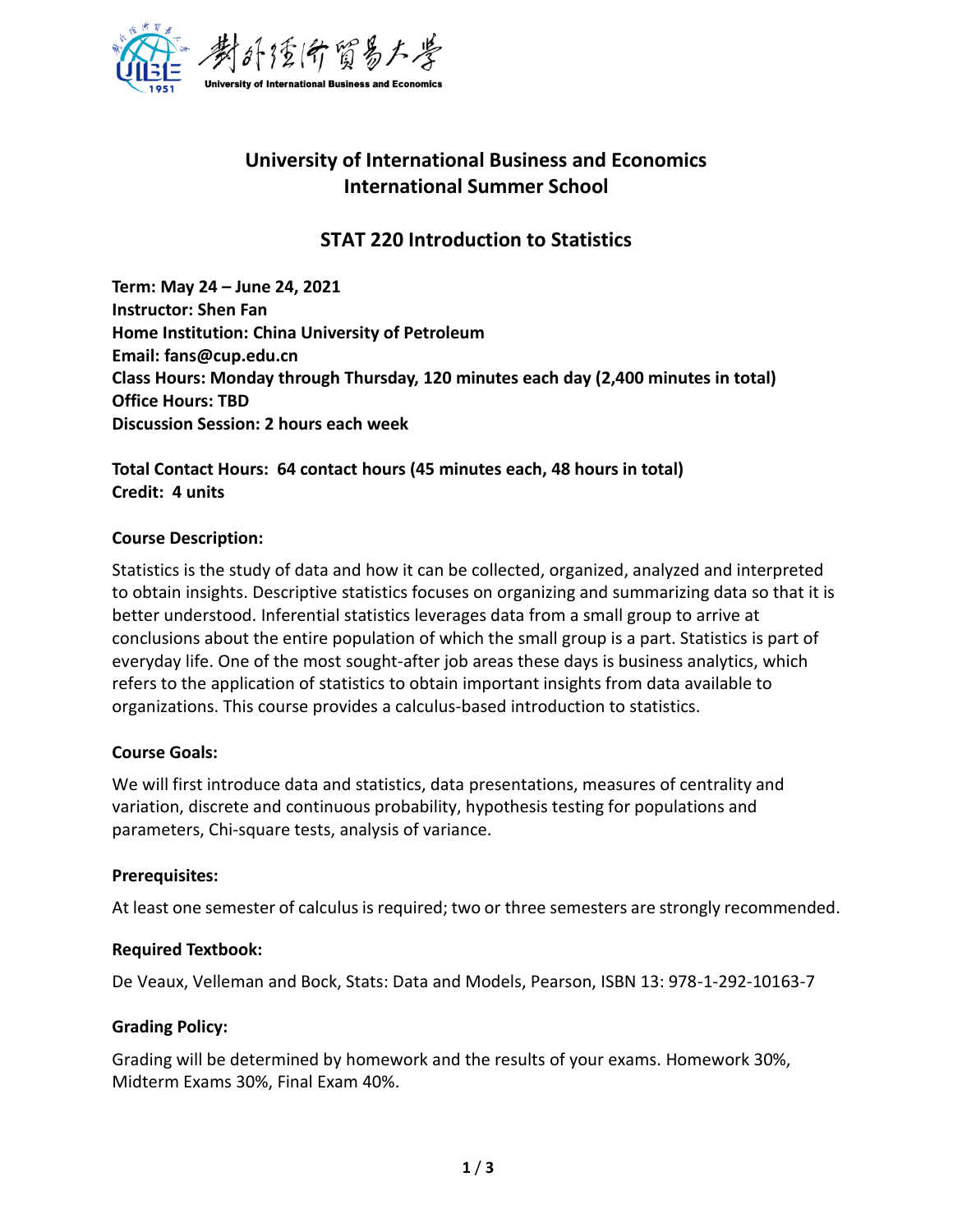

## **Grading Scale:**

Assignments and examinations will be graded according to the following grade scale:

|     | 90-100    | $72 - 74$ |
|-----|-----------|-----------|
| – ⊿ | 85-89     | 68-71     |
| B+  | 82-84     | 64-67     |
|     | 78-81     | 60-63     |
|     | $75 - 77$ | below 60  |

## **Course Schedule:**

## **Week One:**

Monday: What are Statistics? Displaying and Describing Categorical Data Tuesday: Quantitative Data, Distributions Wednesday: Standard Deviation, Scatterplots Thursday: Linear Regression, Regression Wisdom

## **Week Two:**

Monday: Re-expressing data, Randomness Tuesday: Sample Surveys, Experiments and Observational Studies Wednesday: Review first 12 chapters and First tests Thursday: Probability, Probability Rules

## **Week Three:**

Monday: Random Variables Tuesday: Probability models Wednesday: Sampling Distribution Models, Thursday: Confidence Intervals, Testing Hypotheses

## **Week Four:**

Monday: Inference about Means, Tests and intervals Tuesday: Comparing Groups Wednesday: Paired Samples and Blocks, Comparing counts Thursday: Inferences for Regression

## **Week Five:**

Monday: Analysis of variance Tuesday: Multifactor Analysis of Variance Wednesday: Multiple Regression Thursday: Final Exam.